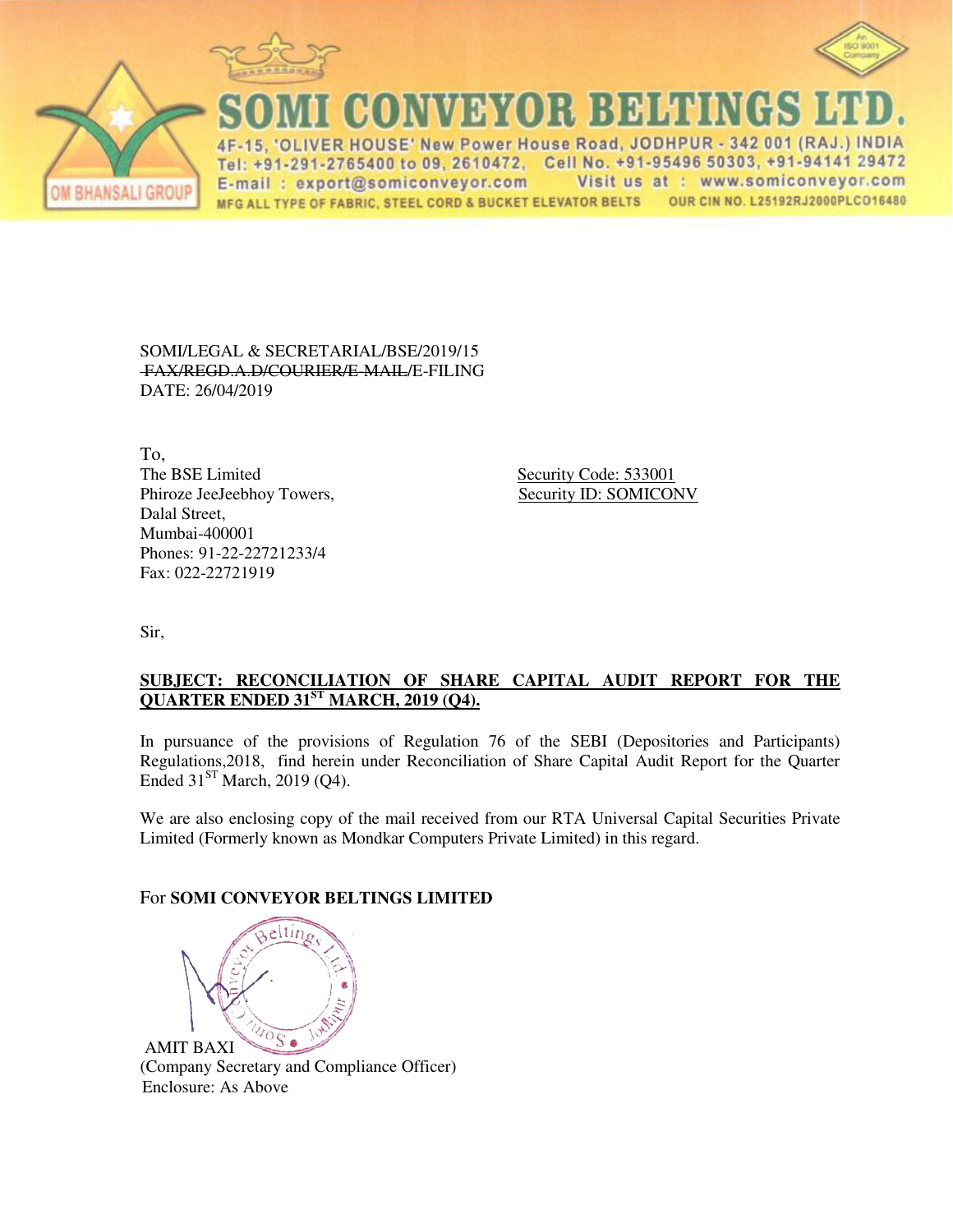

**CS. AVIJIT VASU B.Sc., M.COM, ACS Practicing Company Secretary** 

## **RECONCILIATION OF SHARE CAPITAL AUDIT REPORT**

| 1. For Quarter Ended                                                                                              |                                                               | : $31ST March$ , 2019 (FOURTH QUARTER) |                                         |  |  |
|-------------------------------------------------------------------------------------------------------------------|---------------------------------------------------------------|----------------------------------------|-----------------------------------------|--|--|
| 2. ISIN                                                                                                           |                                                               | : INE323J01019                         |                                         |  |  |
| 3. Face Value                                                                                                     | : Rs. $10/-$                                                  |                                        |                                         |  |  |
| 4. Name of the Company                                                                                            | : SOMI CONVEYOR BELTINGS LIMITED                              |                                        |                                         |  |  |
| 5. Registered Office Address                                                                                      | : 4F-15, "Oliver House", New Power House Road, Jodhpur-342003 |                                        |                                         |  |  |
| 6. Correspondence Address                                                                                         | : 4F-15, "Oliver House", New Power House Road, Jodhpur-342003 |                                        |                                         |  |  |
| 7. Telephone & Fax Nos                                                                                            | : Tel: +91-291-2765400, Fax: +91-291-2765410                  |                                        |                                         |  |  |
| 8. Email address                                                                                                  | : info@ombhansali.com/csamitbaxi@gmail.com                    |                                        |                                         |  |  |
| 9. Names of the Stock Exchanges where the company's securities are listed: BSE LIMITED, NSE OF INDIA LIMITED      |                                                               |                                        |                                         |  |  |
|                                                                                                                   |                                                               | Number of Shares                       | % % % % % % of the Total issued capital |  |  |
| 10. Issued Capital:                                                                                               |                                                               | 11779656                               | 100%                                    |  |  |
| 11. Listed Capital (Exchange-wise): (BSE)                                                                         |                                                               | 11779656                               | 100%                                    |  |  |
|                                                                                                                   | (NSE)                                                         | 11779656                               | 100%                                    |  |  |
| (as per company records)                                                                                          |                                                               |                                        |                                         |  |  |
| 12. Held in dematerialized form in CDSL:                                                                          |                                                               | 2728390                                | 23.16%                                  |  |  |
| 13. Held in dematerialized form in NSDL:                                                                          |                                                               | 8229256                                | 69.86%                                  |  |  |
| 14. Physical:                                                                                                     |                                                               | 822010                                 | 6.98%                                   |  |  |
| 15. Total No. of shares (12+13+14):                                                                               |                                                               | 11779656                               | 100%                                    |  |  |
| 16. Reasons for difference if any, between (10&11), (10&15), (11&15): NIL                                         |                                                               |                                        |                                         |  |  |
| 17. Certifying the details of changes in share capital during the quarter under consideration as per Table below: |                                                               |                                        |                                         |  |  |

| Particulars*** | No. of Shares | Applied/Not<br>Applied for | Listed on<br><b>Stock</b> | Whether<br>Intimated | Whether<br>Intimated | In -principal              |
|----------------|---------------|----------------------------|---------------------------|----------------------|----------------------|----------------------------|
|                |               | listing                    | Exchanges                 | To CDSL              | To NSDL              | approval for<br>SE(Specify |
|                |               |                            | (Specify)                 |                      |                      | Names)                     |
|                |               |                            | Names)                    |                      |                      |                            |
| NIL            | -----         | -----                      | ----                      | ----                 | ----                 | ----                       |

\*\*\* Rights, Bonus, Preferential Issue, ESOPs, Amalgamation, Conversion, Buyback, Capital Reduction, Forfeiture, Any other (to specify). 18. Register of members is updated (Yes/No): **YES** If not, updated upto which date: **N.A** 

19. Reference of previous quarter with regards to excess dematerialized shares, .if any: **N.A**

20. Has co. resolved the matter mentioned in point no.19 above in current quarter? If not, reason why? **N.A**

- 21. Total no. of requests, if any, confirmed after 21 days & the total no. of requests pending beyond 21 days
	- with the reasons for delay:

| Total No. of demat requests   | No. of requests | No. of shares | Reasons for delay |  |  |
|-------------------------------|-----------------|---------------|-------------------|--|--|
| Confirmed after 21 days       | NIL             | NIL           | NIL               |  |  |
| Pending for more than 21 days | NШ              | NIL.          | NIL               |  |  |

22. Name, Telephone & Fax No. of the Compliance Officer of the Company: **Mr. Amit Baxi 4 F-15, "Oliver House", New Power House Road, Jodhpur-342003** 

 **Tel.: +91-0291-2765400, Fax: +91-0291-2765410** 

23. Name, Address, Tel. & Fax No., Regn. No. of the Practicing company secretary:  **CS AVIJIT VASU, Corporate Tower, Plot No. 21&22, Behind Bank of Maharashtra, 2nd Puliya Commercial Centre,** 

 **Chopasni Housing Board, Jodhpur, Tel.:+91-0291- 2759987 M. No. 37968; C. P. No. 14198** 

24. Appointment of common agency for share registry work (if yes, name and address): **YES UNIVERSAL CAPITAL SECURITIES PRIVATE LIMITED 21, Shakil Niwas, Opp. Satya Sai Baba Temple, Mahakali Caves Road, Andheri (East), Mumbai - 400 093 Tel: (+91 22) 28207203-05, 28257641, Fax: (+91 22) 28207207**

25. Any other detail that the company secretary may like to provide, (*e.g.* BIFR Company, delisting from SE): **NIL**

**CS AVIJIT VASU Place: Jodhpur Company Secretary in Practice, ACS: 37968, C.P. No. 14198** 

Date: 26/04/2019